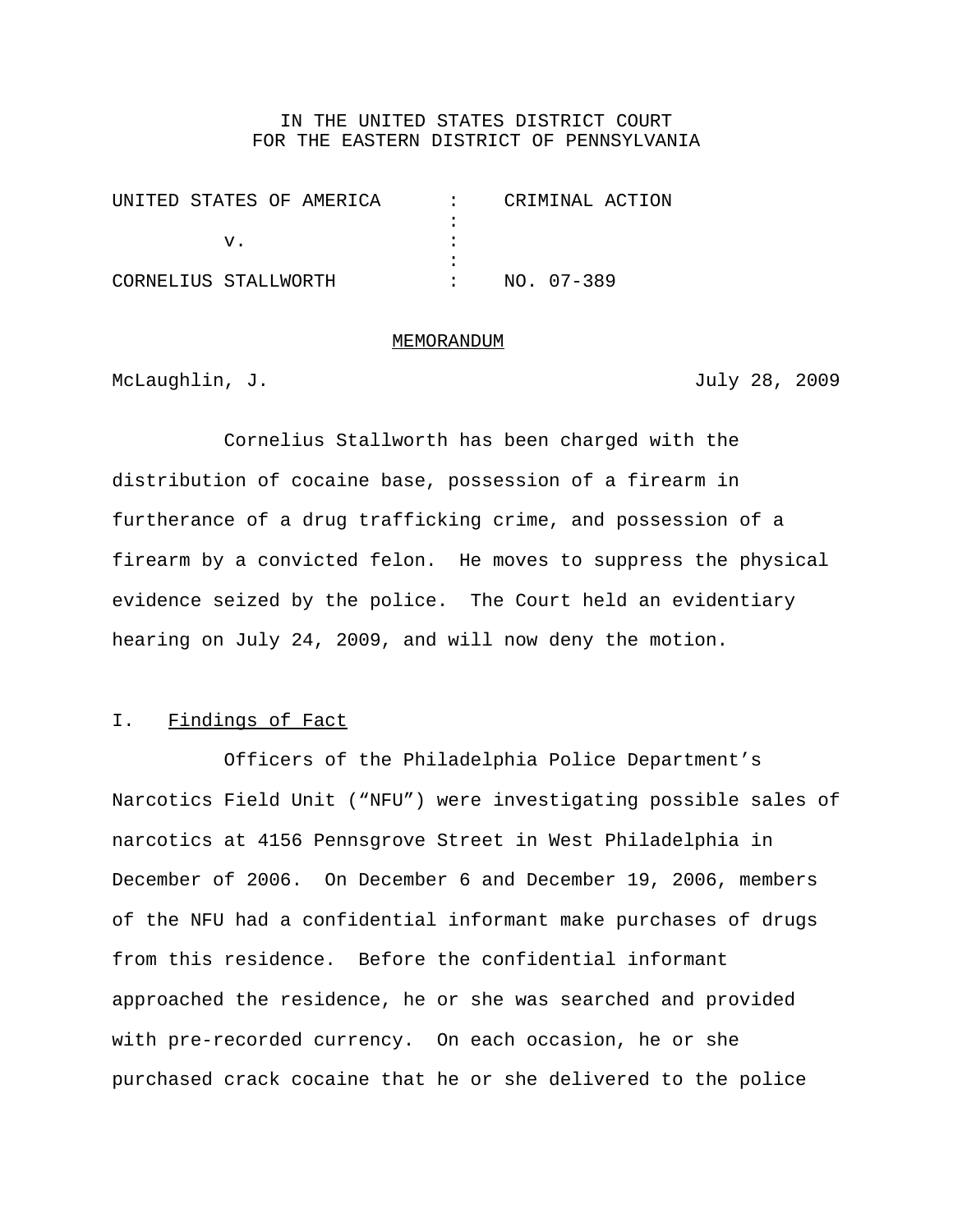directly from the house. The confidential informant was under surveillance as he or she made the purchases. Based on the two buys, a police officer, Nathan London, obtained a search warrant for 4156 Pennsgrove Street.

On December 20, 2006, the police had the confidential informant make a third purchase of cocaine from 4156 Pennsgrove Street with pre-recorded buy money. The buy money was coded with detection powder that glowed brightly when exposed to an ultraviolet light. The police executed the search warrant after the buy by the confidential informant of four bags of cocaine base. The police entered and arrested Donte Tabbs. Mr. Stallworth attempted to flee through one of the windows of the house. Officer Roosevelt Hagins, who was stationed in the alley by the window through which Mr. Stallworth exited, subdued and arrested Mr. Stallworth. On the defendant's person, Officer Hagins found a 9 mm handgun and currency that was used by the confidential informant to purchase the cocaine base. His hands also tested positive for the ultraviolet detection powder used to treat the currency. The NFU officers recovered a large bag containing 49 small baggies of cocaine base inside of 4156 Pennsgrove Street.

2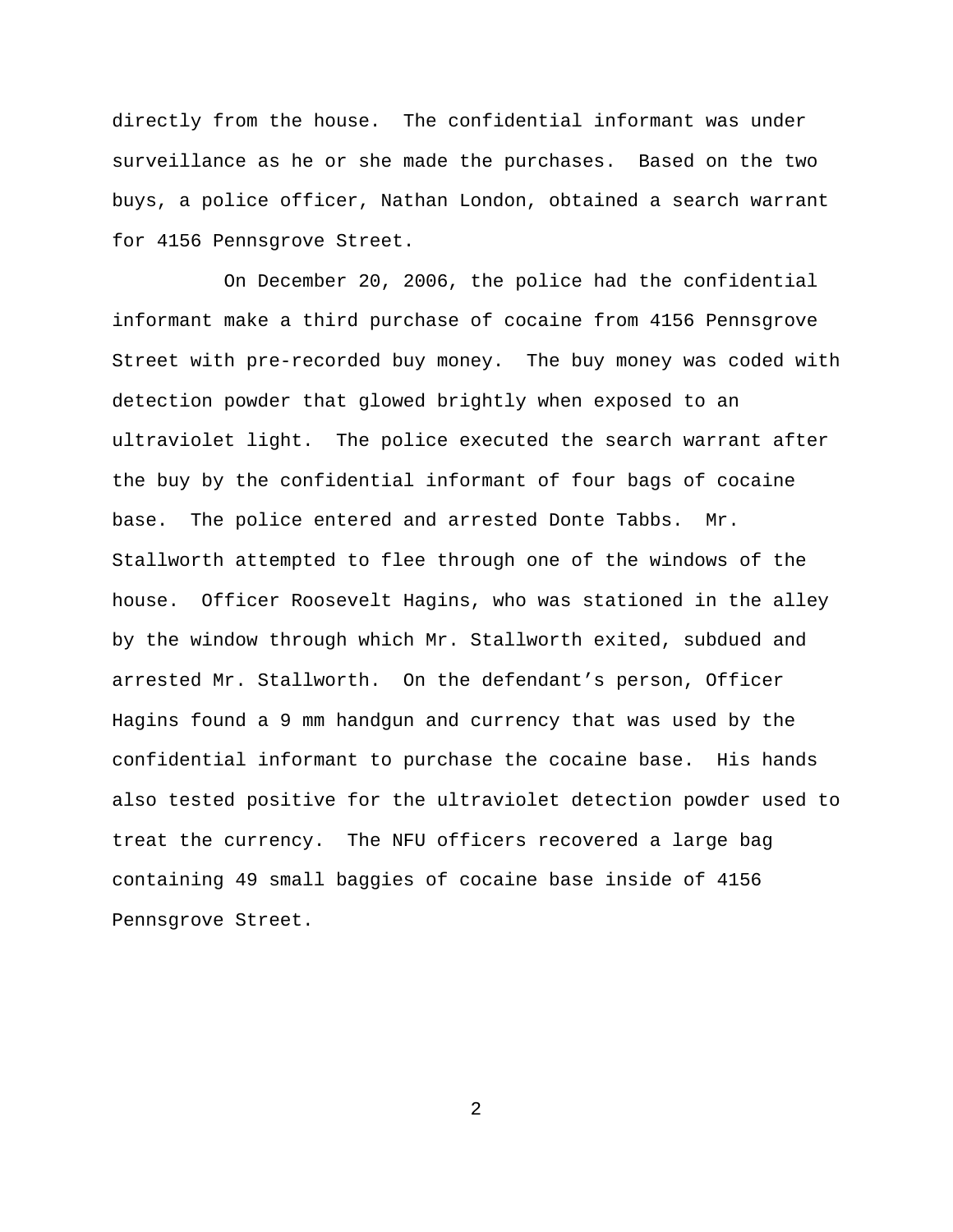## II. Discussion

The government argues that Mr. Stallworth does not have standing to challenge the search warrant because he had no expectation of privacy in the house. The Court will assume that Mr. Stallworth has standing for purposes of this motion although that is in doubt.

The defendant argues that there is no probable cause for the search warrant. The Court disagrees. The search warrant described the two purchases by the confidential informant. The confidential informant was searched prior to going to the location to buy drugs and returned directly to the police with the drugs. The police officers independently developed probable cause. It is not relevant whether or not the informant was "reliable." They searched him and then they observed him go to that location and come back with the drugs.

In view of the fact that the execution of the search warrant by the police was proper, the police had probable cause to arrest Mr. Stallworth who fled from the house through a window and had a weapon and buy money on his person.

An appropriate order will be issued separately.

3